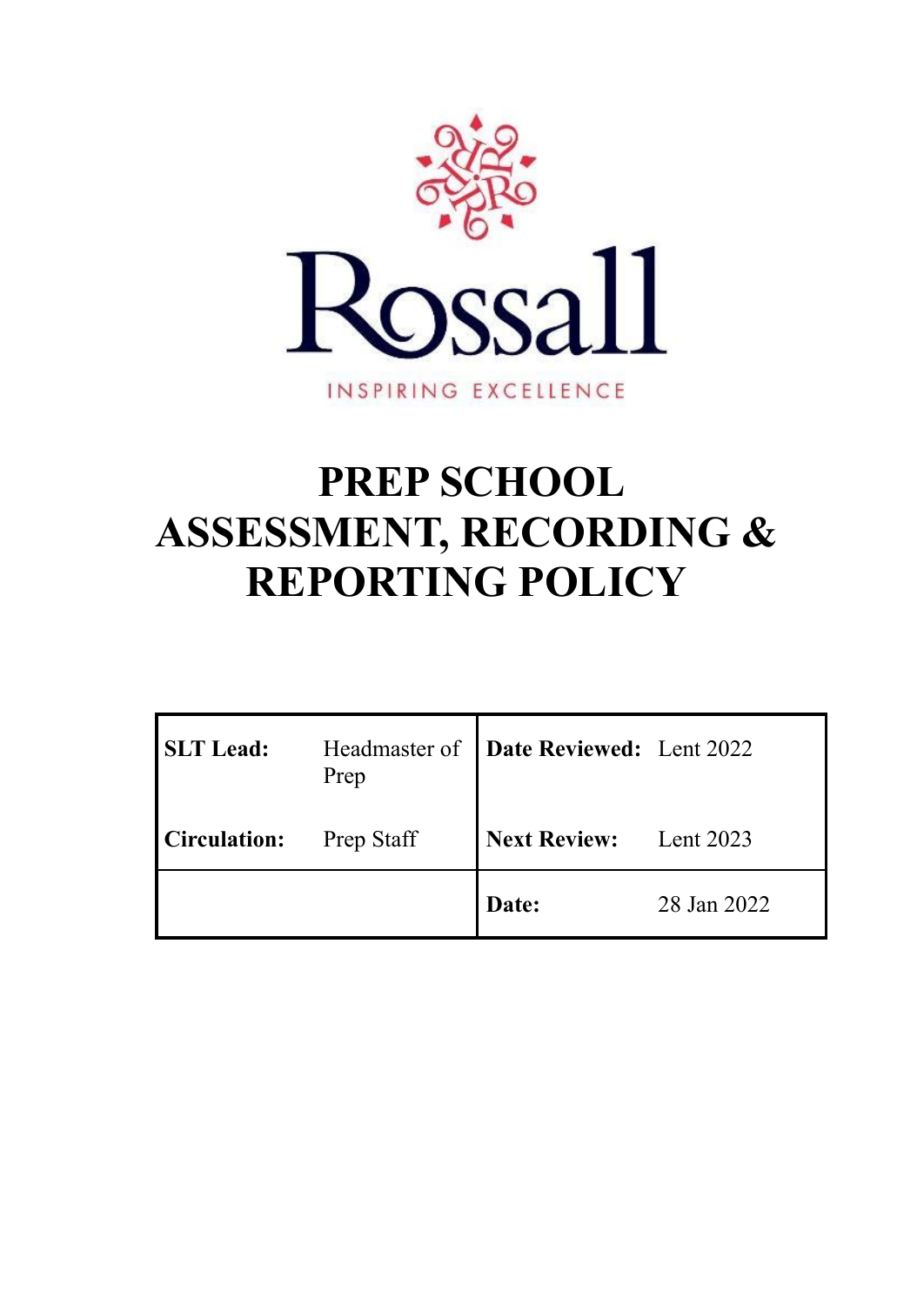# **Assessment, Recording & Reporting**

The assessment, recording and reporting procedures are a robust series of protocols in place that serve to assess, track progress clearly, support pupils appropriately, and report to parents in a timely manner.

# **Assessment**

**Aim:**

● To ensure robust assessment procedures are in place within an academic calendar, that allows for staff to track progress clearly and to identify individual and cohort requirements to support learning.

#### **Procedures:**

- Summative assessments are carried out as per the academic calendar in Appendix A
- Pupils are baseline tested at the start of each academic year
- CAT4 cognitive assessments are carried out to gauge entry level to the academic year and to establish projected and potential ability levels
- Summative assessments in PUMA (Maths) and PiRA (Reading) are carried out towards the end of each term. These assessments provide standardised scores that enable us to track the children's progress and compare nationally as well as internally
- Phonics assessments are carried out every five weeks. These assessments are used as a diagnostic tool to inform teachers of any gaps in learning.
- Writing assessments are carried out at the beginning and end of each term using a set criteria to monitor each pupil's progress across a range of genres
- Regular Pupil Progress Meetings between staff and Head of Prep School ensure that pupils' individual needs are addressed
- Teacher-led formative assessments continue to be carried out in class on a less rigid schedule, informing staff of shorter term learning outcomes
- Learning Development are advised and consulted where pupils are causing concern we have 2 full time teaching assistants and 1 Higher Level TA who work with the pupils requiring additional support

## **Recording**

**Aim:**

To record data in a central location in order to track progress and make necessary amendments to teaching, differentiation and support

#### **Current Procedures:**

- All summative assessments are recorded on MARK, the online mark scheme for PUMA & PiRA.
- Standardised scores are also recorded in our Rossall tracking documents
- CAT4 data in generated automatically, as the assessments are taken online
- Phonics data is generated automatically on the ELS (Essential Letters and Sounds) portal, as the assessments are taken online, through the portal
- Data is recorded for writing assessments for each pupil to monitor their progress using set criteria
- Data is recorded in mark books in order to plan for appropriate support and create targets
- Data in not shared with parents in a number format, but may be referred to as appropriate
- Recording of data is completed in a timely manner in line with the academic calendar

## **Reporting**

**Aim:**

● To support and improve learning. Reporting should be an on-going informative process which provides clear information on strengths, areas for development and what needs to be done to ensure continued progress and improved standards of achievement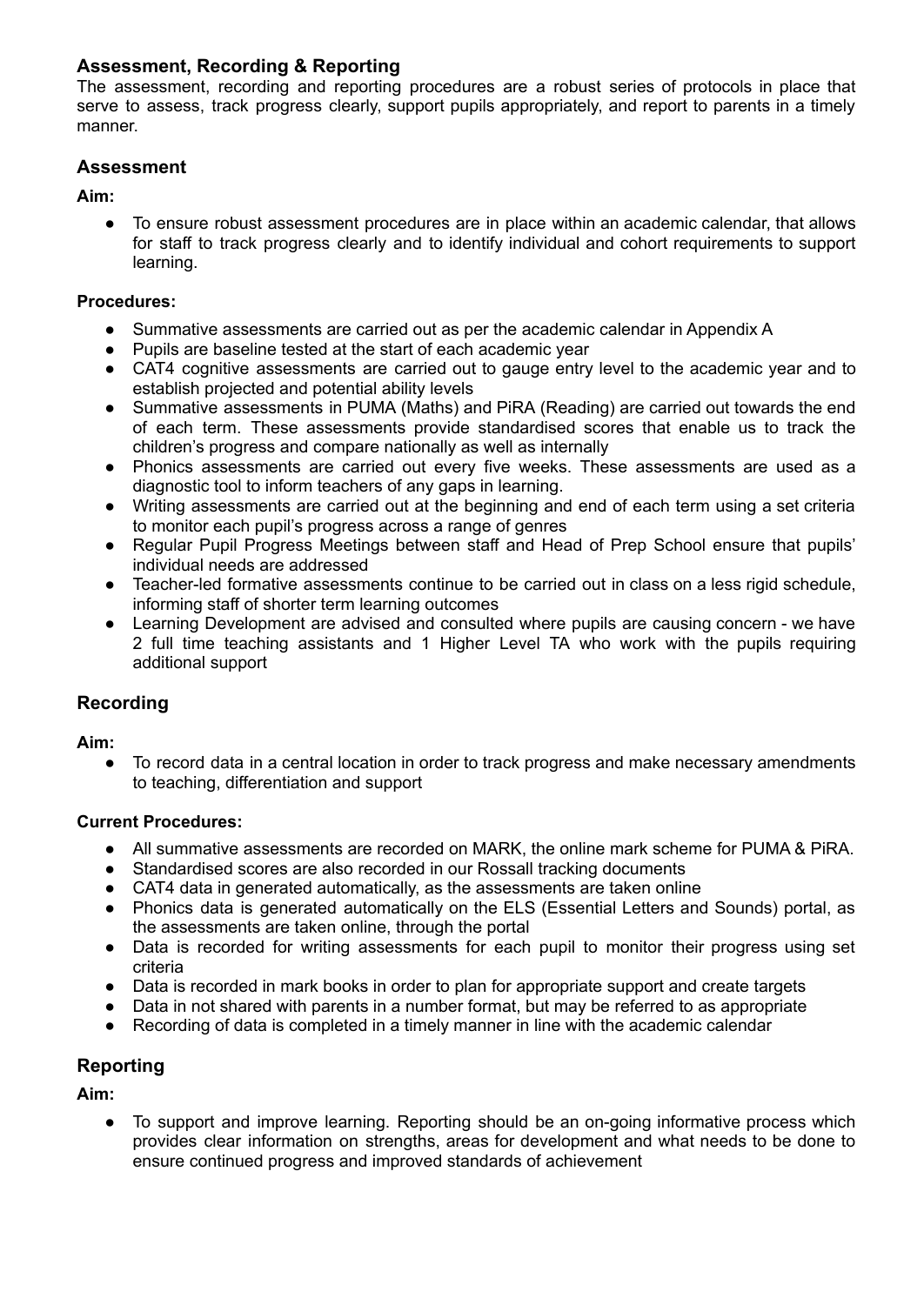#### **Current Procedures:**

- All reports are issued electronically via the iSAMS Parent Portal
- Effort Grades are categorised as:
	- **1.** Excellent effort, beyond expectations
	- **2.** Good effort; meeting expectations
	- **3.** Insufficient effort; improvement required
	- **4.** Effort falling well below expectations
- Attainment grades are categorised as:
	- **A** Working above expected attainment levels
	- **B** Meeting expected attainment levels
	- **C** Working towards expected attainment levels
	- **D** Below expected attainment levels
- For the EYFS (Reception) Reports, where we follow government guidance closely, the categories over the 7 areas of development (personal, social and emotional development, communication and language, physical development, literacy, mathematics, understanding the world, expressive arts and design) are:

'**Exceeding**' the expected level of development '**Expected**' level of development '**Emerging**' level of development

- The parents of children who have below a 2 for Effort or a B for Attainment, will have been contacted prior to the release of any reports
- Michaelmas and Lent reports contain three individual SMART targets for the children to work towards, to be shared with the children by the class teacher
- A clear breakdown of the reporting cycle for this academic year is circulated to parents (see Appendix B)
- Parents' information evenings are held twice per year, once in the Michaelmas term and then again in the Lent term. These are tied into the reporting schedule for the Preparatory School.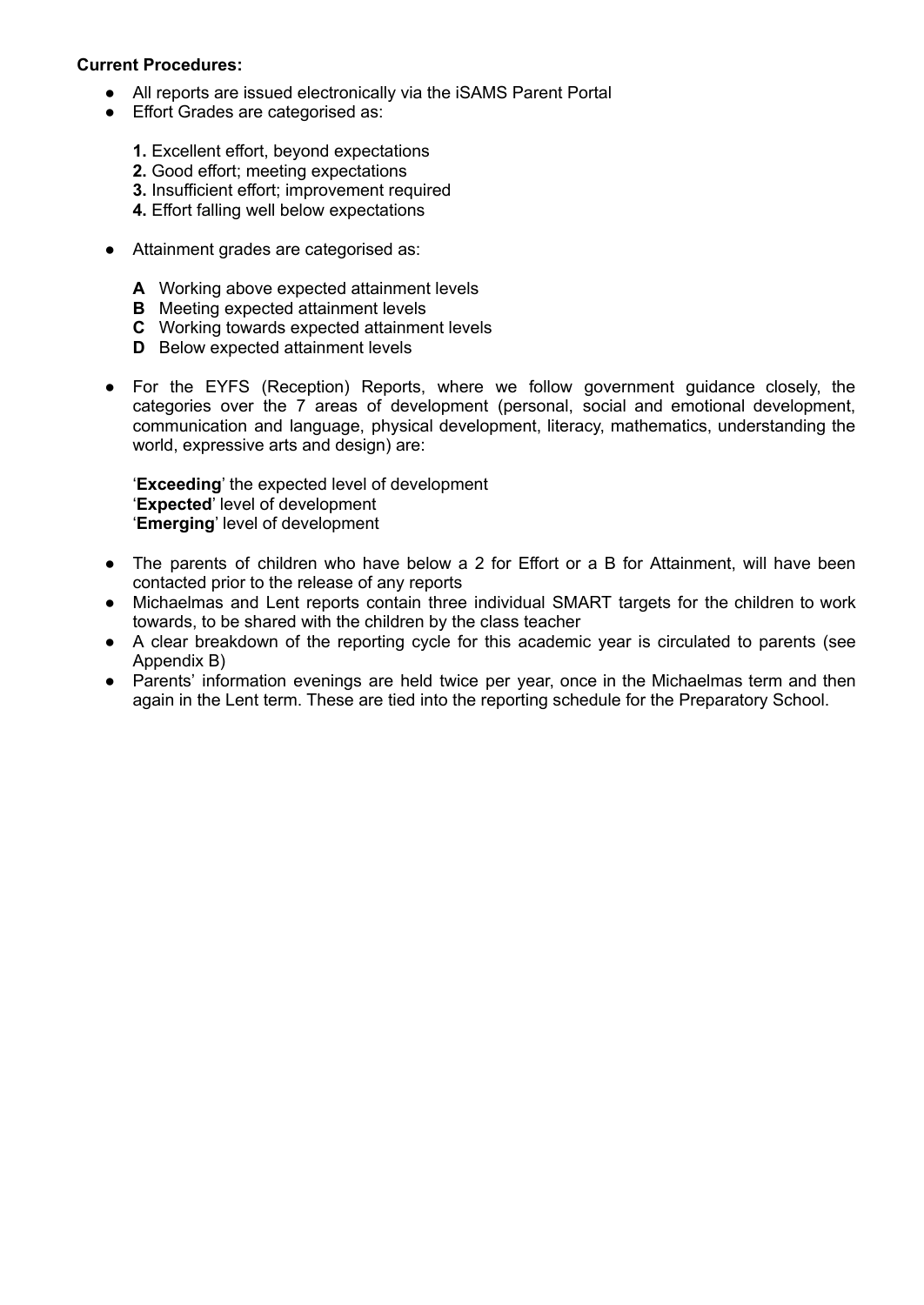# **Appendix A - Academic Calendar**

| <b>WK</b> | <b>Rec</b>                                          | Year 1                                              | Year <sub>2</sub>                                   | Year <sub>3</sub>                                   | Year 4                                                                 | Year 5                                              | Year <sub>6</sub>                                   |
|-----------|-----------------------------------------------------|-----------------------------------------------------|-----------------------------------------------------|-----------------------------------------------------|------------------------------------------------------------------------|-----------------------------------------------------|-----------------------------------------------------|
| А         |                                                     | <b>Meet the Teacher Events</b>                      |                                                     |                                                     |                                                                        |                                                     |                                                     |
| B         | <b>BASELINE TEST</b>                                |                                                     |                                                     |                                                     | BASELINE TESTING - Phonics (Rec - Y3), PUMA & PIRA (Y1-6), CAT4 (Y2-6) |                                                     |                                                     |
| А         | <b>ELG Target</b><br>setting                        | <b>Target Setting</b>                               | <b>Target Setting</b>                               | <b>Target Setting</b>                               | <b>Target Setting</b>                                                  | <b>Target Setting</b>                               | <b>Target Setting</b>                               |
| B         |                                                     |                                                     |                                                     |                                                     |                                                                        |                                                     |                                                     |
| A         |                                                     |                                                     |                                                     |                                                     |                                                                        |                                                     |                                                     |
|           | <b>Planning</b>                                     | <b>Planning</b>                                     | <b>Planning</b>                                     | <b>Planning</b>                                     | <b>Planning</b>                                                        | <b>Planning</b>                                     | <b>Planning</b>                                     |
| B         | <b>Scrutiny</b>                                     | <b>Scrutiny</b>                                     | <b>Scrutiny</b>                                     | <b>Scrutiny</b>                                     | <b>Scrutiny</b>                                                        | <b>Scrutiny</b>                                     | <b>Scrutiny</b>                                     |
|           | <b>Effort grades</b>                                | <b>Effort grades</b>                                | <b>Effort grades</b>                                | <b>Effort grades</b>                                | <b>Effort grades</b>                                                   | <b>Effort grades</b>                                | <b>Effort grades</b>                                |
| A         | Target setting                                      | <b>Target Setting</b>                               | <b>Target Setting</b>                               | <b>Target Setting</b>                               | <b>Target Setting</b>                                                  | <b>Target Setting</b>                               | <b>Target Setting</b>                               |
| B<br>A    |                                                     |                                                     |                                                     | <b>October Half Term</b>                            |                                                                        |                                                     |                                                     |
|           |                                                     |                                                     |                                                     |                                                     |                                                                        |                                                     |                                                     |
| B         | <b>Pupil Progress</b><br><b>Eve</b>                 | <b>Pupil Progress</b><br>Eve                        | <b>Pupil Progress</b><br><b>Eve</b>                 | <b>Pupil Progress</b><br>Eve                        | <b>Pupil Progress</b><br><b>Eve</b>                                    | <b>Pupil Progress</b><br><b>Eve</b>                 | <b>Pupil Progress</b><br><b>Eve</b>                 |
| A         | <b>Pupil Progress</b>                               | <b>Pupil Progress</b>                               | <b>Pupil Progress</b>                               | <b>Pupil Progress</b>                               | <b>Pupil Progress</b>                                                  | <b>Pupil Progress</b>                               | <b>Pupil Progress</b>                               |
| B         | <b>Meetings</b>                                     | Meetings                                            | <b>Meetings</b>                                     | <b>Meetings</b>                                     | Meetings                                                               | <b>Meetings</b>                                     | Meetings                                            |
| A         | <b>Assessments</b>                                  | <b>Assessments</b>                                  | <b>Assessments</b>                                  | <b>Assessments</b>                                  | <b>Assessments</b>                                                     | <b>Assessments</b>                                  | <b>Assessments</b>                                  |
| В         | <b>Target Setting</b>                               | <b>Target Setting</b>                               | <b>Target Setting</b>                               | Target Setting                                      | <b>Target Setting</b>                                                  | <b>Target Setting</b>                               | <b>Target Setting</b>                               |
|           | <b>Interim Written</b><br><b>Report incl Effort</b> | <b>Interim Written</b><br><b>Report incl Effort</b> | <b>Interim Written</b><br><b>Report incl Effort</b> | <b>Interim Written</b><br><b>Report incl Effort</b> | <b>Interim Written</b><br><b>Report incl Effort</b>                    | <b>Interim Written</b><br><b>Report incl Effort</b> | <b>Interim Written</b><br><b>Report incl Effort</b> |
| А         | & Attainment<br><b>Grades</b>                       | & Attainment<br><b>Grades</b>                       | & Attainment<br><b>Grades</b>                       | & Attainment<br><b>Grades</b>                       | & Attainment<br><b>Grades</b>                                          | & Attainment<br><b>Grades</b>                       | & Attainment<br><b>Grades</b>                       |
| B         |                                                     |                                                     |                                                     |                                                     |                                                                        |                                                     |                                                     |
| А         |                                                     |                                                     |                                                     | <b>Christmas</b>                                    |                                                                        |                                                     |                                                     |
| B         |                                                     |                                                     |                                                     |                                                     |                                                                        |                                                     |                                                     |
| Α         | <b>Pupil Progress</b>                               | <b>Pupil Progress</b>                               | <b>Pupil Progress</b>                               | <b>Pupil Progress</b>                               | <b>Pupil Progress</b>                                                  | <b>Pupil Progress</b>                               | <b>Pupil Progress</b>                               |
| B         | Meetings                                            | <b>Meetings</b>                                     | <b>Meetings</b>                                     | <b>Meetings</b>                                     | <b>Meetings</b>                                                        | <b>Meetings</b>                                     | <b>Meetings</b>                                     |
| A<br>В    | <b>Learning Walks</b>                               | <b>Learning Walks</b>                               | <b>Learning Walks</b>                               | <b>Learning Walks</b>                               | <b>Learning Walks</b>                                                  | <b>Learning Walks</b>                               | <b>Learning Walks</b>                               |
| A         | <b>Target Setting</b>                               | <b>Target Setting</b>                               | <b>Target Setting</b>                               | <b>Target Setting</b>                               | <b>Target Setting</b>                                                  | <b>Target Setting</b>                               | <b>Target Setting</b>                               |
|           |                                                     |                                                     |                                                     |                                                     |                                                                        |                                                     |                                                     |
|           | <b>Subject</b>                                      | <b>Subject</b>                                      | <b>Subject</b>                                      | <b>Subject</b>                                      | <b>Subject</b>                                                         | <b>Subject</b>                                      | <b>Subject</b>                                      |
|           | <b>Specialist</b><br><b>Written Report</b>          | <b>Specialist</b><br><b>Written Report</b>          | <b>Specialist</b><br><b>Written Report</b>          | <b>Specialist</b><br><b>Written Report</b>          | <b>Specialist</b><br><b>Written Report</b>                             | <b>Specialist</b><br><b>Written Report</b>          | <b>Specialist</b><br><b>Written Report</b>          |
| В         | incl all Effort<br>grades                           | incl all Effort<br>grades                           | incl all Effort<br>grades                           | incl all Effort<br>grades                           | incl all Effort<br>grades                                              | incl all Effort<br>grades                           | incl all Effort<br>grades                           |
| A         | <b>February Half Term</b>                           |                                                     |                                                     |                                                     |                                                                        |                                                     |                                                     |
|           | <b>Pupil Progress</b>                               | <b>Pupil Progress</b>                               | <b>Pupil Progress</b>                               | <b>Pupil Progress</b>                               | <b>Pupil Progress</b>                                                  | <b>Pupil Progress</b>                               | <b>Pupil Progress</b>                               |
| B         | <b>Eve</b>                                          | <b>Eve</b>                                          | Eve                                                 | <b>Eve</b>                                          | Eve                                                                    | Eve<br><b>Lesson obs</b>                            | Eve                                                 |
| А<br>В    | <b>Lesson obs</b><br><b>Assessments</b>             | <b>Lesson obs</b><br><b>Assessments</b>             | <b>Lesson obs</b><br><b>Assessments</b>             | <b>Lesson obs</b><br><b>Assessments</b>             | <b>Lesson obs</b><br><b>Assessments</b>                                | <b>Assessments</b>                                  | <b>Lesson obs</b><br><b>Assessments</b>             |
| A         | <b>Target Setting</b>                               | <b>Target Setting</b>                               | <b>Target Setting</b>                               | <b>Target Setting</b>                               | <b>Target Setting</b>                                                  | <b>Target Setting</b>                               | <b>Target Setting</b>                               |
|           | <b>Effort &amp;</b>                                 | <b>Effort &amp;</b>                                 | <b>Effort &amp;</b>                                 | <b>Effort &amp;</b>                                 | <b>Effort &amp;</b>                                                    | <b>Effort &amp;</b>                                 | <b>Effort &amp;</b>                                 |
| В         | <b>Attainment</b><br><b>Grades</b>                  | <b>Attainment</b><br><b>Grades</b>                  | <b>Attainment</b><br><b>Grades</b>                  | <b>Attainment</b><br><b>Grades</b>                  | <b>Attainment</b><br><b>Grades</b>                                     | <b>Attainment</b><br><b>Grades</b>                  | <b>Attainment</b><br><b>Grades</b>                  |
|           |                                                     |                                                     |                                                     |                                                     |                                                                        |                                                     |                                                     |
|           |                                                     |                                                     |                                                     | <b>Easter</b>                                       |                                                                        |                                                     |                                                     |
| А         | <b>Pupil Progress</b>                               | <b>Pupil Progress</b>                               | <b>Pupil Progress</b>                               | <b>Pupil Progress</b>                               | <b>Pupil Progress</b>                                                  | <b>Pupil Progress</b>                               | <b>Pupil Progress</b>                               |
| В         | <b>Meetings</b>                                     | <b>Meetings</b>                                     | <b>Meetings</b>                                     | <b>Meetings</b>                                     | <b>Meetings</b>                                                        | <b>Meetings</b>                                     | <b>Meetings</b>                                     |